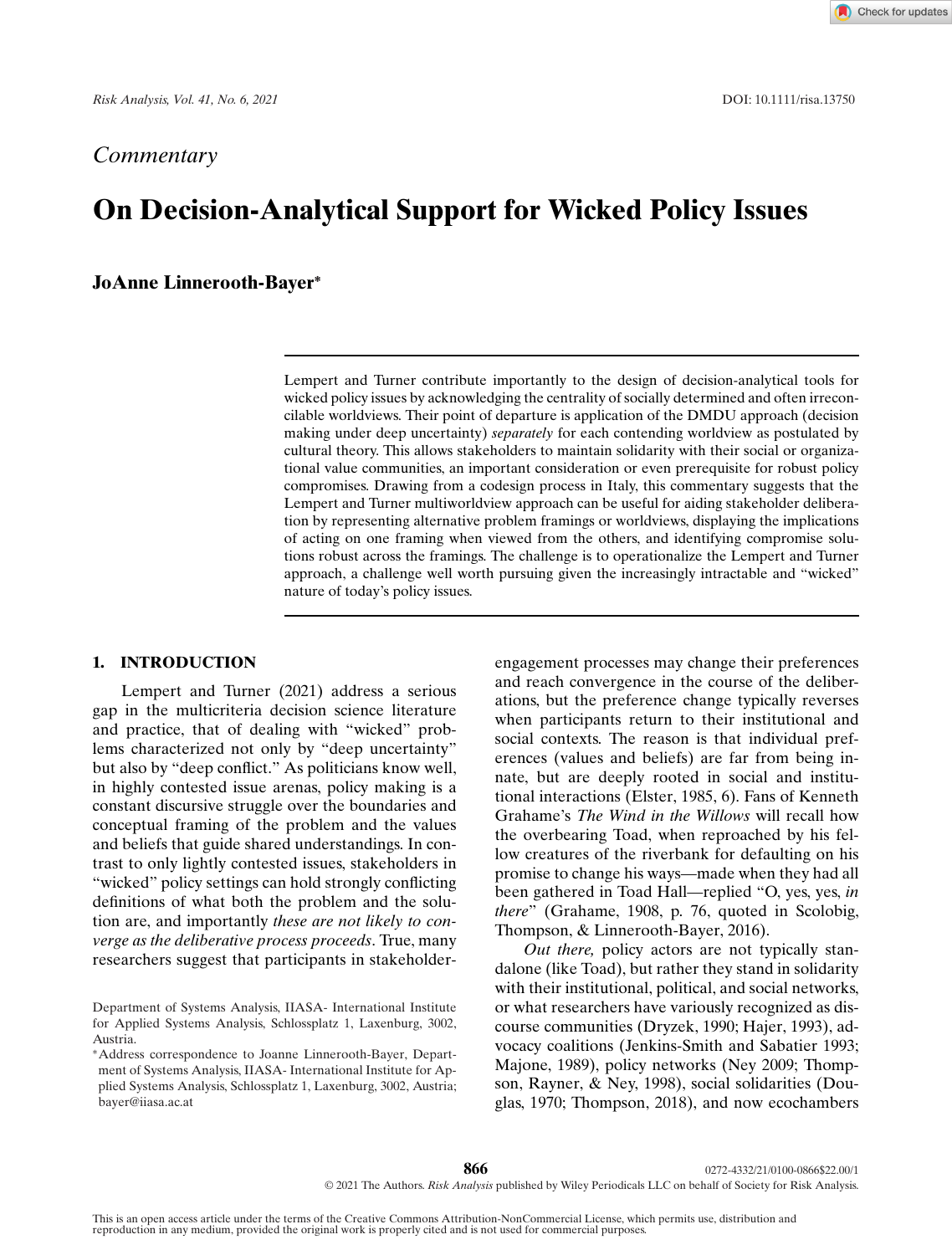### **Decision-Analytical Support 867**

(Nguyen 2018), each of which can be (and often is) grounded in shared interests and worldviews. As we witness in our increasingly polarized societies, people do not readily abandon their (sometimes diverse) worldview communities. When policy making becomes a worldview battle, the experience and assumptions behind deliberative stakeholder processes, notably that "…the problem formulations, understanding of system functioning, and the set of promising solutions emerge gradually through interactions among the involved parties" (p. 3), become problematic as do the decision-analytical tools that support them. It is becoming clear that highly contested, wicked policy problems (e.g., health care or climate change) cannot be solved by eliciting decision objectives or criteria, consensually weighting them, and finding Pareto solutions. The consequentialist rationality underlying multicriteria analysis needs a "rethink" for wicked policy issues.

Lempert and Turner's analysis contributes prominently to this rethink by acknowledging the centrality of worldviews as a defining characteristic of stakeholder deliberations in wicked policy settings.: "*multiple worldviews as a fundamental attribute of the problem formulation itself*" (p. 4). Their point of departure is the application of the DMDU approach (decision making under deep uncertainty), which has been developed for settings characterized by multiple objectives, rival problem frames, and deep uncertainty, *separately* for each contending worldview. This is far from an incremental or marginal advancement. To the contrary, allowing policy actors or stakeholders to maintain solidarity with their allies (even outside of the deliberative process) and showing respect for heterogenous values and beliefs have (in our experience) set the stage for robust policy compromises (clumsy solutions), or compromises that are lasting in that they do not require "consensus" on underlying values or beliefs (Thompson, 2018). Any abandonment of stakeholder worldviews *in there* can almost certainly lead to disavowal of the deliberative outcomes *out there*.

Still, questions remain about how to operationalize a worldview-based deliberative process, and particularly how it can be guided by quantitative decision analytical tools such as the methods and simulation model used in the Lempert–Turner study. It is worth noting that "operationalization" was not the intent of the authors, although they do provide links of their stylized analysis to real-world stakeholder settings. In what follows, I elaborate on these links based on my collaborative experience in designing and carrying out worldview-based stakeholder processes in highly contested policy terrains.

As the authors themselves recognize, the starting point is understanding the interests and worldviews of stakeholders, which will inevitably require mapping the full stakeholder landscape, and subsequently eliciting (e.g., with focus groups, interviews, or surveys) the range of stakeholder views on "what the problem is" and "how to solve it." Drawing from experience of a three-year deliberative process on a "wicked" problem of landslide risk mitigation in a small town in Italy (Linnerooth-Bayer, Scolobig, Ferlisi, & Cascini, 2016; Scolobig et al., 2016), opinions and views expressed in 43 interviews were clustered into competing narratives. Greatly simplifying, they were (i) over industrialization of the mountain is the problem that is best solved by a shift to naturebased interventions, that is. hiking trails, parks, and organic gardens, (ii) increased rainfall severity is the underlying problem requiring at least some "gray" technical interventions to assure safety of the residents, that is, concrete holding ponds and barriers, and (iii) limited economic resources are the main problem, and the solution lies in cost-benefit analysis that may lead to relocating the few homes in highrisk areas. The three narratives correspond loosely (recognizing hybrids) to the egalitarian, hierarchical, and individualistic cultural biases (and views of nature) promulgated by cultural theory, respectively. Those participating in the deliberative process were asked to locate themselves in one of the three narratives (stylized only for this discussion), after which each group revised the narrative to better fit the group values, beliefs, and preferences (this they took very seriously). Subsequently, each worldview group worked separately with technical experts to codesign their preferred strategy independently consistent with their worldview. As a final step, and here the Lempert and Turner methodology could have been quite helpful, the groups negotiated a compromise portfolio of risk reduction measures.

In this and other cases (e.g., Preuner et al., 2017), the plural rationalities set out by cultural theory proved useful in grouping the narratives and, importantly, understanding the contention among their adherents, and ultimately reaching "clumsy" compromise (Verweij et al. 2006). Although in Lempert and Turner's stylized Lake Model, the focus was on three of four worldviews—egalitarian, hierarchical,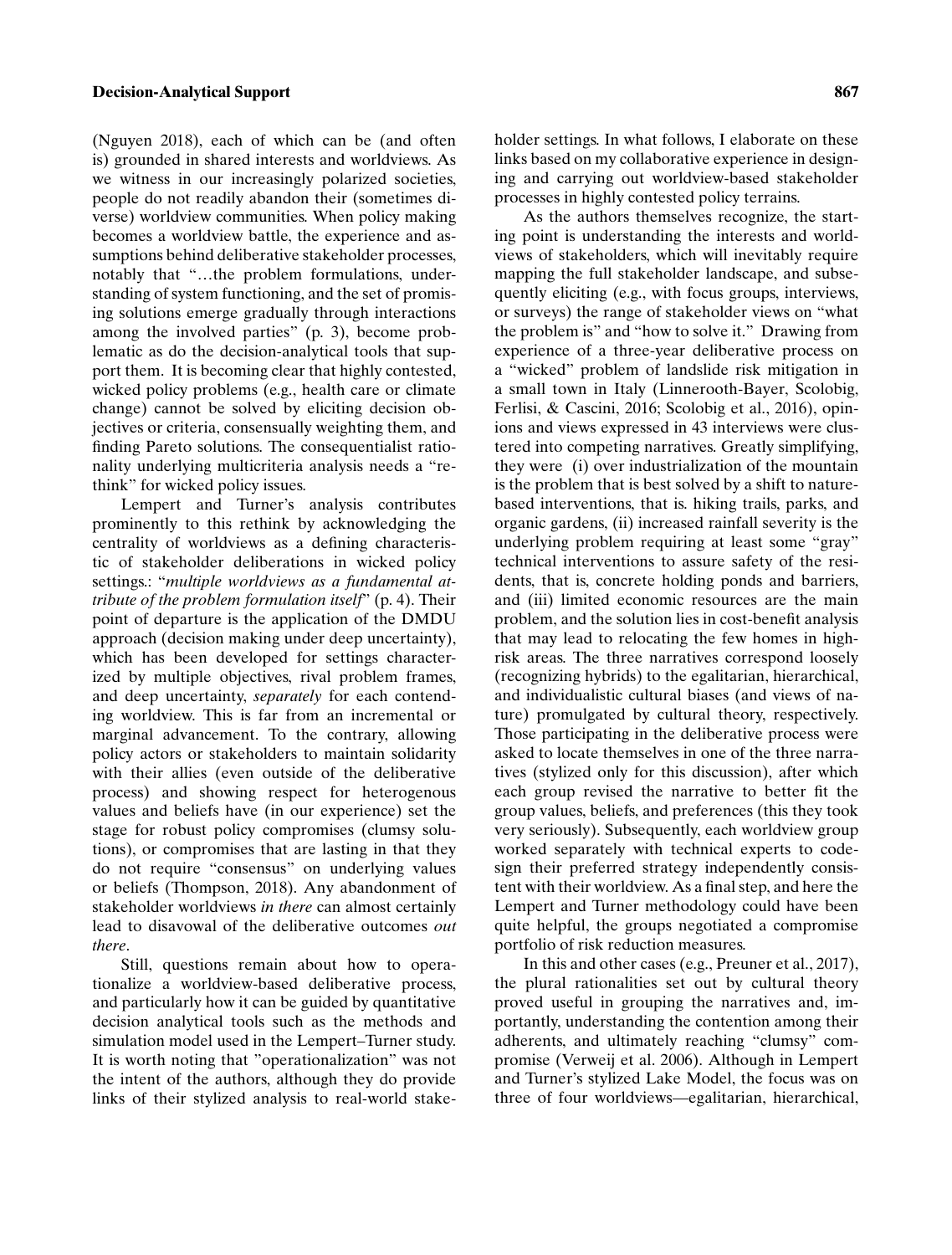and individualistic—it is worth noting that in practice there are a large number of hybrids. This does not mean that other groupings, for example, based on Stern's value-belief-norm theory (Stern, 2000), could not serve this purpose, although social and institutional context is a key consideration if we are to avoid the "Toad default."

Once participants are selected and self-grouped by their worldview solidarities (this is by no means trivial, as the Italian case illustrates, since it will require extensive preparatory work), there are many deliberative procedures for coproducing policy options and reaching compromise solutions. To this end, deliberation is often viewed as reaching a common agreement on "facts" and thus filling gaps in the scientific knowledge. But if this knowledge is "constructed" to support competing explanatory frameworks or worldviews, it can be futile and counterproductive to try to close gaps especially if the science is uncertain (Schoen & Rein, 1994). Lempert and Turner note that facilitators will need to grapple with how distant to current scientific understanding a worldview-based argument must be before it is legitimately excluded from a multiple worldview analysis. In our experience, the most fundamental principle for deliberation is across-the-table respect for the competing frames and supporting arguments, of course, recognizing "red lines" in scientific interpretations. The idea is not to reach a common understanding of the problem and solution through rational argument (as advocated, e.g., by Habermas, 1996 and Dewulf et al., 2005), but to seek compromise recognizing (often) irrevocable differences in problem frames and worldviews. Plural voices—as identified by cultural theory - are necessary for clumsy, constructively engaged, and politically feasible policy making in wicked policy settings (Thompson, 2018; Verweij et al. 2006).

For this purpose, Lempert and Turner adopt a "cross-frame reflection" approach (Koppenjan & Klijn, 2004) by representing alternative problem framings, displaying the implications of acting on one framing when viewed from the others, and identifying actions robust across the framing. While there are many comparative metrics that can be useful for cross-frame reflection, the authors formulate a utopia–dystopia matrix, which answers the question of how each preferred worldview strategy (policy portfolio) would be evaluated if the world unfolded according to another worldview's beliefs. This fits with the soft systems approach of Churchman (1968), who recognized that a systems approach to

policy processes actively "folds in" as many factors as possible and looks at the issues from different viewpoints or, in his words, "worldviews"—"A systems approach begins when first you see the world through the eyes of another" (Churchman, 1968, p. 231).

The overarching value of Lempert and Turner's pioneering study is, in this author's view, its potential for motivating research and experience that genuinely advances worldview-based deliberation in wicked policy settings. Research can profitably build on the authors' demonstration of "methods and tools that may help resolve the tension between quantitative decision support and multiworldview approaches for addressing wicked problems" (p.1). For future research and applications, we have to ask whether the theoretical and methodological sophistication of the authors' tools and analysis might rather prove to be a barrier to inclusive participation? Indeed, decision support tools and models have a scattered record in aiding policy negotiations and stakeholder engagement (Bruggen van, Nikolic, & Kwakkel, 2019), but at the same time one can argue that they will be essential for enabling legitimated policies in an increasingly complex world. Recent experience with applications of DMDU, and also smart games, policy exercises, and other interactive and model-based tools, show that the gap between complicated analytics and stakeholder needs can be innovatively bridged (e.g., (Mochizuki, Magnewzewski, & Linnerooth-Bayer, 2018). As an exciting next step, I hope to see the Lempert-Turner decision support methodology, or variations, implemented with creative user interfaces and effectively demonstrated in wicked policy setting.

#### **REFERENCES**

- vanBruggen, A., Nikolic, I., & Kwakkel, J. (2019). Modeling with stakeholders for transformative change. *Sustainability*, *11*, 825.
- Churchman, C. W. (1968). *The systems approach*. New York: Dell Publishing.
- Dewulf, A., Gray, B., Putman, L., Aarts, N., Lewicki, R., & van Woerkum, C. (2005). Disentangling approaches to framing: Mapping the terrain. *Human Relations*, *62*, 155. [https://doi.org/](https://doi.org/10.2139/ssrn.728203) [10.2139/ssrn.728203](https://doi.org/10.2139/ssrn.728203)
- Douglas, M. (1970). *Natural symbols*. London, UK: Barrie and Rockcliff.
- Dryzek, J. (1990). *Discursive democracy: Politics, policy, and political science*. Cambridge, UK: Cambridge University Press. <https://doi.org/10.1017/9781139173810>
- Elster, J. (1985). *Making sense of Marx*. Cambridge: Cambridge University Press.
- Grahame, K. (1908). *The wind in the willows* (1975 edition). London, UK: Methuen Publishing.
- Habermas, J. (1996). [1992] *Between facts and norms: Contributions to a discourse theory of law and democracy*. Cambridge MA: MIT Press.